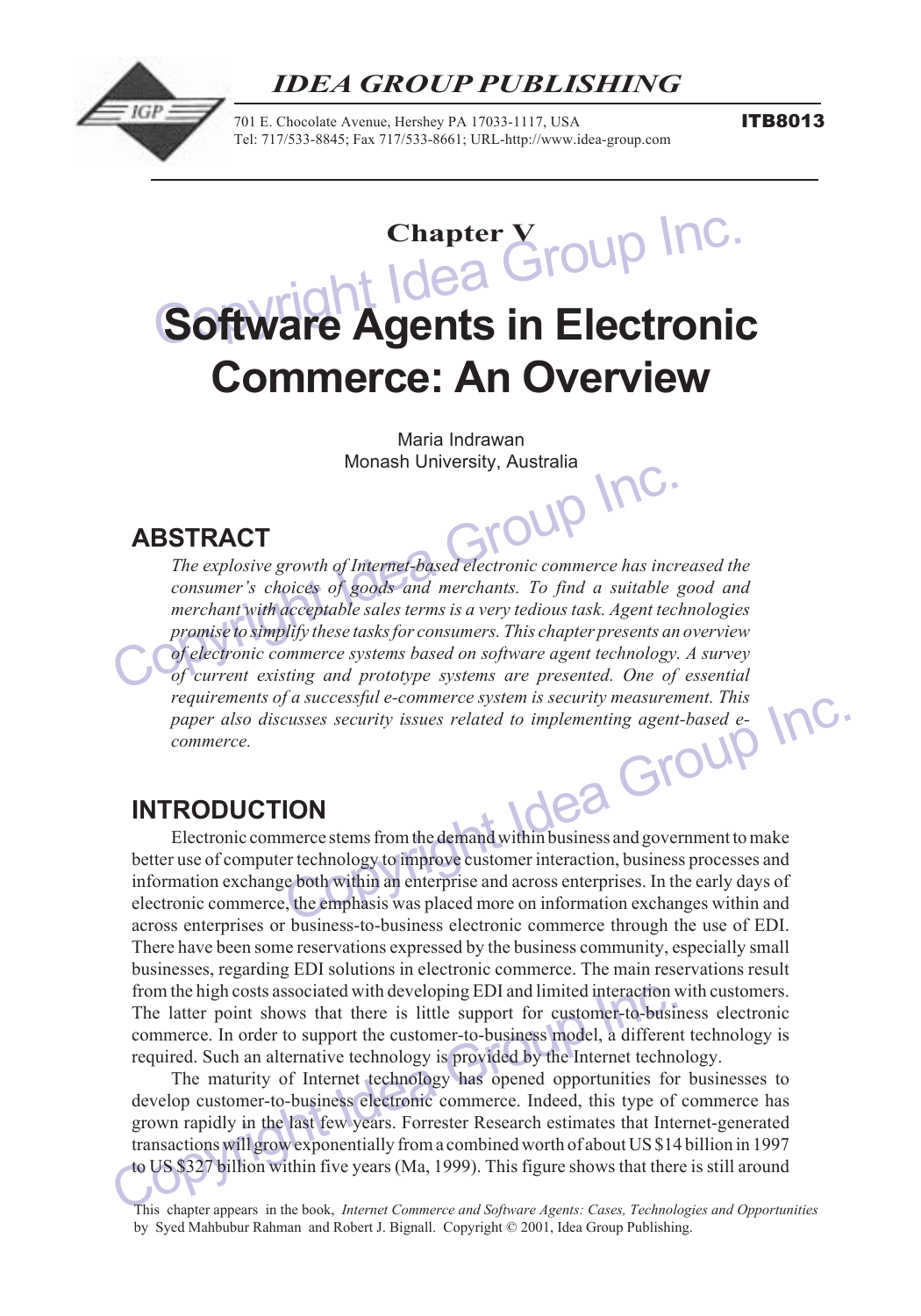US \$313 billion worth of unrealized potential transactions to date. Electronic purchases are still largely non-automated. While information about different products and vendors are readily available, and orders and payments can be dealt with electronically, human involvement is still required in all stages of the buying process. A human buyer is still responsible for collecting and evaluating information on products and merchants before making decisions on buying a product from a particular merchant and entering the purchase and payment stage. To exploit the full potential of electronic commerce, some of the tasks need to be automated. This automation is made possible by the introduction of software agents to electronic commerce.

e for collecting and evaluating information on products and merchants befocisions on buying a product from a particular merchant and entering the purchase ent stage. To exploit the full potential of electronic commerce, so benefit electronic commerce will be highlighted. Section Timee discusses<br>agents can be used in different stages of buying activities according to the M<br>(Kalakota & Whinston, 1996). Examples of existing systems or prototype Ed its full potential due to limited support of the ses research challenges to deliver the full potential<br>Section Seven, we provide a conclusion. The software agent is a new computing paradigm that allows a piece of program to act as an agent to perform a task on behalf of a human. The field is far from mature but it has great potential in automating customer-to-business electronic commerce. Indeed, there are some research organizations which have launched their prototypes of software agents for electronic commerce in the Internet in the last few years. In this paper, we present and discuss the current trend and challenges in developing electronic commerce based on the software agent paradigm. We have organized this paper as follows: Section Two introduces the reader to the definition and properties of software agents. Specifically, the properties that benefit electronic commerce will be highlighted. Section Three discusses how software agents can be used in different stages of buying activities according to the Mercantile model (Kalakota & Whinston, 1996). Examples of existing systems or prototypes to this model will be presented. Section Four discusses the existing technologies that can support the development of agent-based systems. These technologies include programming languages, and human computer interaction. Security is an important issue in implementing agent-based ecommerce systems. Section Five discusses the security requirements of such systems and the possible mechanism and/or technologies to meet these requirements. As a new technology, agent based e-commerce has not reached its full potential due to limited support of the existing technologies. Section Six discusses research challenges to deliver the full potential of agent-based e-commerce. Finally, in Section Seven, we provide a conclusion.

# **SOFTWARE AGENTS**

## **Definition and Properties**

Before we can discuss the properties of software agents, we first have to define what we mean by the term 'software agent.' In doing this, we immediately run into difficulties, as some key definitions in this field lack universal acceptance. Some of these definitions are as follows:

ìAn agent is a computer system, *situated* in some environment, that is capable of *flexible autonomous* action in order to *meet its design objective* ... by flexible we mean the system is *responsive, proactive, and social*" (Jennings, Sycara, & Wooldrige, 1998).

ìSoftware agents are programs to which one can *delegate* (aspect of) a task. They differ from "traditional" software in that they are *personalized*, *continuously running,* and *semiautonomous*î (Maes, 1994).

we mean the system is *responsive, proactive, and social*" (Jennings, Sy Wooldrige, 1998).<br>
"Software agents are programs to which one can *delegate* (aspect of) a tas<br>
differ from "traditional" software in that they are ìÖwe define an agent as referring to a component of software and/or hardware which is *capable of acting* exactly in order *to accomplish tasks on behalf* of its user" (Nwana, 1993).